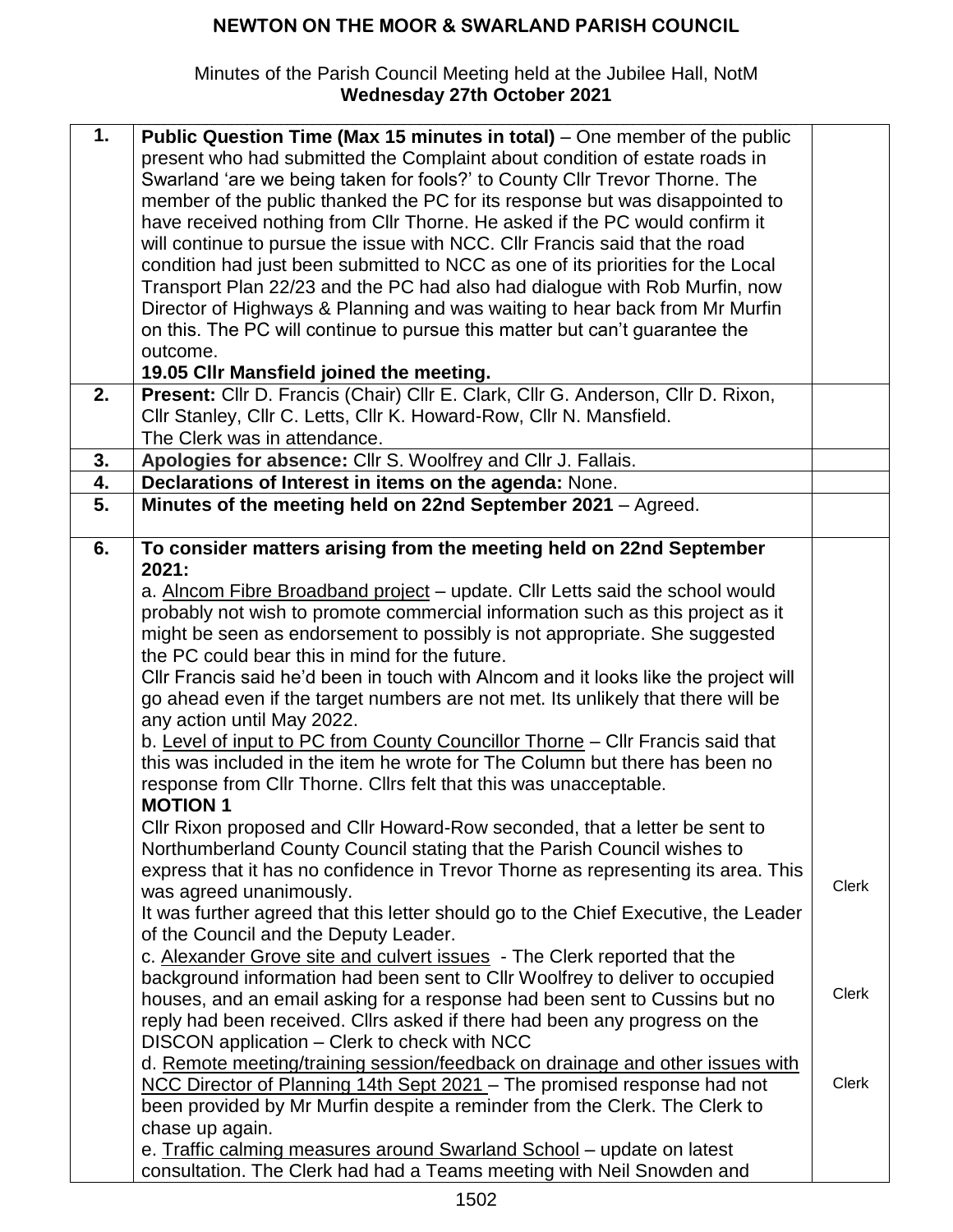|    | asked for a copy of NCC policy on introducing 20mph limits. NS had said that<br>this was out of date and was currently being reviewed. It will be issued in time<br>for LTP requests in 2022.<br>A large scale hard copy of the proposed traffic calming around the school had<br>been provided and is displayed in the VP Pavilion until 30th October for<br>consultation. This was advertised via the Community Facebook page and there<br>have been a lot of responses. Residents supportive but asking for additional<br>speed reductions along The Avenue and Park Road. NS to arrange traffic speed<br>monitoring in vicinity of the Square after school holiday. NS also to check up on<br>availability of grant for interactive speed monitoring sign. Cllr Stanley pointed<br>out that the school scheme was part of a county wide scheme introducing a<br>20mph limit in the vicinity of schools. Cllrs were concerned that monitoring was<br>carried out at a suitable location so as not to produce artificially low results.<br>Repeat monitoring on Park Road is also needed due to increase in housing<br>since last survey (2019?).<br>f. Parish Plan Review - Cllr Francis said an article had gone into the last edition<br>of The Column but no responses have been received. Cllr Francis to put post on<br>Facebook and that he thought an updated Parish Plan was still worth pursuing<br>The Clerk said she'd been able to get the demographic date from ONS for<br>2021. Cllr Clark asked how the review would be carried forward and Cllr Francis<br>suggested waiting for responses from residents and then considering this in the<br>next few months.                                                                                                                                                                                                                                                                                                                                                                                      | <b>Clerk</b><br>Cllr<br>Francis |
|----|------------------------------------------------------------------------------------------------------------------------------------------------------------------------------------------------------------------------------------------------------------------------------------------------------------------------------------------------------------------------------------------------------------------------------------------------------------------------------------------------------------------------------------------------------------------------------------------------------------------------------------------------------------------------------------------------------------------------------------------------------------------------------------------------------------------------------------------------------------------------------------------------------------------------------------------------------------------------------------------------------------------------------------------------------------------------------------------------------------------------------------------------------------------------------------------------------------------------------------------------------------------------------------------------------------------------------------------------------------------------------------------------------------------------------------------------------------------------------------------------------------------------------------------------------------------------------------------------------------------------------------------------------------------------------------------------------------------------------------------------------------------------------------------------------------------------------------------------------------------------------------------------------------------------------------------------------------------------------------------------------------------------------------------------------------------------|---------------------------------|
| 7. | <b>Requested agenda items</b><br>a. Vyner Park Update Cllr Woolfrey had supplied an email saying that not a lot<br>has happened over the last month. The Park continues to be used and routine<br>maintenance activities are ongoing i.e leaf removal. The Clerk added that the<br>Nelsons review meeting was to be held shortly chaired by Cllr Rixon.<br>b. Parish Council Planning consultation process – for discussion and decision<br>on Draft procedure attached as Appendix 1. Cllr Francis thanked Cllr Clark and<br>Woolfrey for their work on updating the procedure. The Procedure was agreed.<br>CIIr Francis referred to a suggestion made recently that in the case of bigger or<br>more contentious plans, that the PC have a designated volunteer to keep an<br>eye on the development and provide updates to the PC.<br>Current applications in these categories:<br>19/01687/FUL - Change of use of land for the siting of up to 60 static caravans- Cllr Stanley.<br>20/02884/CCMEIA - Quarry north of NotM- Cllr Francis.<br>Alexander Grove, Swarland - Cllr Woolfrey or Fallais.<br>CIIr Stanley said that in connection with her role as Percy Wood Liaison, this<br>arrangement may need to change. Currently all queries coming to her and it<br>would be better for queries to be circulated to the whole PC and to obtain a<br>joint PC response or to pass back to the individual.<br>c. Preparing PC Budget 22/23 – Group will meet with Clerk to review the year<br>and come up with a budget for 22/23. An article went in The Column asking for<br>ideas but none received except for the request for the normal grant for SVH.<br>d. Declaration of a Climate Emergency This issue was discussed. Cllr Clark<br>said that a response was sent to NCC on Climate Change survey recently but<br>the PC hadn't previously considered making a declaration. NCC has done<br>things to address climate change including producing a plan, appointing<br>Champions and toolkits for community use. Cllr Letts said that - if agreed - this |                                 |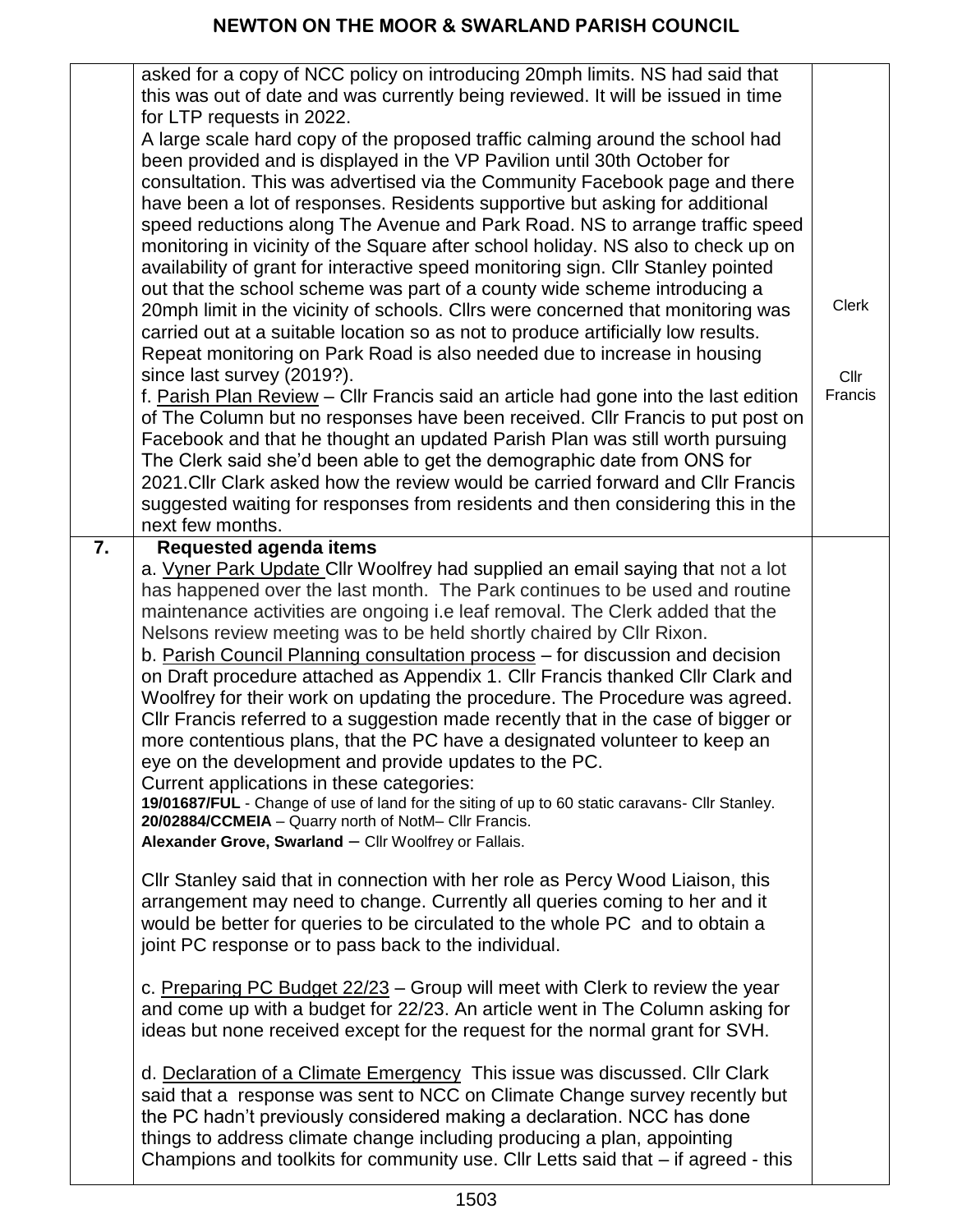| would fit in with the NCC Climate Champion Scheme April cohort and NCC can<br>offer training, support, advice on funding and links to other groups. There was a<br>brief discussion about some of the actions that could be taken to address<br>climate change and Cllr Rixon referred to the possible use and cost of heat<br>pumps. Cllr Mansfield suggested that the PC could ask for housing plans to be<br>to a defined standard for water and insulation etc.<br>i. That the Parish Council declare a Climate Emergency - Agreed.<br>ii. How the issue of climate change and biodiversity could be improved within<br>the Parish. It was agreed that Cllrs Clark, Letts and Francis will discuss how to<br>take this forward when they meet to discuss the Parish Plan. Post to go on<br>community Facebook saying the PC is looking at this and inviting interested<br>community reps.<br>e. Changes to PC Risk Assessment 2021 (Cllr Woolfrey) proposal for<br>discussion and agreement.<br>Current text - Key passwords for email/bank/website etc to be given to Chair and<br>Vice Chair annually.<br>Chairman to organise temporary cover for minute taking at meetings. Clerk's spouse to<br>forward incoming post to the Chairman and check incoming emails and forward them to the<br>Chairman for dealing with in an appropriate manner. In the event that the Clerk and spouse are<br>incapacitated or unavailable, the Parish Council to seek access to the Clerk's residence to<br>retrieve paperwork, and PC laptop by arrangement with relative.<br>Working Instructions compiled to provide step by step instructions for key actions in case of<br>Clerks absence<br>ii. Proposed text - Key passwords for email/bank/website etc to be given to Chair<br>and Vice Chair annually.<br>With the agreement of a majority of the Parish Council, Chairman to organise temporary cover<br>for minute taking at meetings. Clerk's spouse to forward incoming post to the Chairman and/or<br>Clerks temporary replacement and check incoming emails and forward them to the Chairman<br>and/or Clerks temporary replacement for dealing with in an appropriate manner. In the event<br>that the Clerk and spouse are incapacitated or unavailable, the Parish Council to seek access to<br>the Clerk's residence to retrieve paperwork, and PC laptop by arrangement with<br>relative. Working Instructions compiled to provide step by step instructions for key actions in<br>case of Clerks absence.<br>In the absence of Cllr Woolfrey it was agreed that when the Finance group meet<br><b>Clerk</b><br>they will also look at possible amendments to the Risk Assessment.<br><b>Report by County Councillor and meetings attended by Councillors:</b><br>8.<br>a. Cemetery Committee – Cllr Anderson had attended a meeting the previous<br>week. Memorial to be cleaned ahead of Remembrance Day. The finance<br>request for 22/23 will be broadly similar to this year. Figures will be sent to the<br>Clerk.<br>CIIr Francis said he'd spoken with the new Chairman of Felton PC who said<br>they are thinking of reviewing the governance arrangements for the Cemetery.<br>The current joint arrangement is with Felton, Thirston and our PC but Felton PC<br>does most of the administration. Possible changes may include the Obelisk.<br><b>b. NALC AGM</b> – This was attended by Cllr Francis. It was the 75th anniversary<br>of NALC, and Cllr Francis will forward information to the PC on the history of<br>PC's in Northumberland.<br><b>Finance</b><br>9.<br>a. Clerk's salary £395.50<br>Payment to HM Revenues & Customs PAYE<br>£79.20<br>$=$<br>Payment to Clerk = £395.5 plus expenses £29.48 - £79.20 =<br>£334.78 |                                    |  |
|----------------------------------------------------------------------------------------------------------------------------------------------------------------------------------------------------------------------------------------------------------------------------------------------------------------------------------------------------------------------------------------------------------------------------------------------------------------------------------------------------------------------------------------------------------------------------------------------------------------------------------------------------------------------------------------------------------------------------------------------------------------------------------------------------------------------------------------------------------------------------------------------------------------------------------------------------------------------------------------------------------------------------------------------------------------------------------------------------------------------------------------------------------------------------------------------------------------------------------------------------------------------------------------------------------------------------------------------------------------------------------------------------------------------------------------------------------------------------------------------------------------------------------------------------------------------------------------------------------------------------------------------------------------------------------------------------------------------------------------------------------------------------------------------------------------------------------------------------------------------------------------------------------------------------------------------------------------------------------------------------------------------------------------------------------------------------------------------------------------------------------------------------------------------------------------------------------------------------------------------------------------------------------------------------------------------------------------------------------------------------------------------------------------------------------------------------------------------------------------------------------------------------------------------------------------------------------------------------------------------------------------------------------------------------------------------------------------------------------------------------------------------------------------------------------------------------------------------------------------------------------------------------------------------------------------------------------------------------------------------------------------------------------------------------------------------------------------------------------------------------------------------------------------------------------------------------------------------------------------------------------------------------------------------------------------------------------------------------------------------------------------------------------------------------------------------------------------------------------------------------------------------------------------------------------------------------------------------------------------------------------------------------------------------------------------------------------------------------------------------------------------|------------------------------------|--|
|                                                                                                                                                                                                                                                                                                                                                                                                                                                                                                                                                                                                                                                                                                                                                                                                                                                                                                                                                                                                                                                                                                                                                                                                                                                                                                                                                                                                                                                                                                                                                                                                                                                                                                                                                                                                                                                                                                                                                                                                                                                                                                                                                                                                                                                                                                                                                                                                                                                                                                                                                                                                                                                                                                                                                                                                                                                                                                                                                                                                                                                                                                                                                                                                                                                                                                                                                                                                                                                                                                                                                                                                                                                                                                                                                                |                                    |  |
|                                                                                                                                                                                                                                                                                                                                                                                                                                                                                                                                                                                                                                                                                                                                                                                                                                                                                                                                                                                                                                                                                                                                                                                                                                                                                                                                                                                                                                                                                                                                                                                                                                                                                                                                                                                                                                                                                                                                                                                                                                                                                                                                                                                                                                                                                                                                                                                                                                                                                                                                                                                                                                                                                                                                                                                                                                                                                                                                                                                                                                                                                                                                                                                                                                                                                                                                                                                                                                                                                                                                                                                                                                                                                                                                                                |                                    |  |
|                                                                                                                                                                                                                                                                                                                                                                                                                                                                                                                                                                                                                                                                                                                                                                                                                                                                                                                                                                                                                                                                                                                                                                                                                                                                                                                                                                                                                                                                                                                                                                                                                                                                                                                                                                                                                                                                                                                                                                                                                                                                                                                                                                                                                                                                                                                                                                                                                                                                                                                                                                                                                                                                                                                                                                                                                                                                                                                                                                                                                                                                                                                                                                                                                                                                                                                                                                                                                                                                                                                                                                                                                                                                                                                                                                |                                    |  |
|                                                                                                                                                                                                                                                                                                                                                                                                                                                                                                                                                                                                                                                                                                                                                                                                                                                                                                                                                                                                                                                                                                                                                                                                                                                                                                                                                                                                                                                                                                                                                                                                                                                                                                                                                                                                                                                                                                                                                                                                                                                                                                                                                                                                                                                                                                                                                                                                                                                                                                                                                                                                                                                                                                                                                                                                                                                                                                                                                                                                                                                                                                                                                                                                                                                                                                                                                                                                                                                                                                                                                                                                                                                                                                                                                                | Other receipts and payments:<br>b. |  |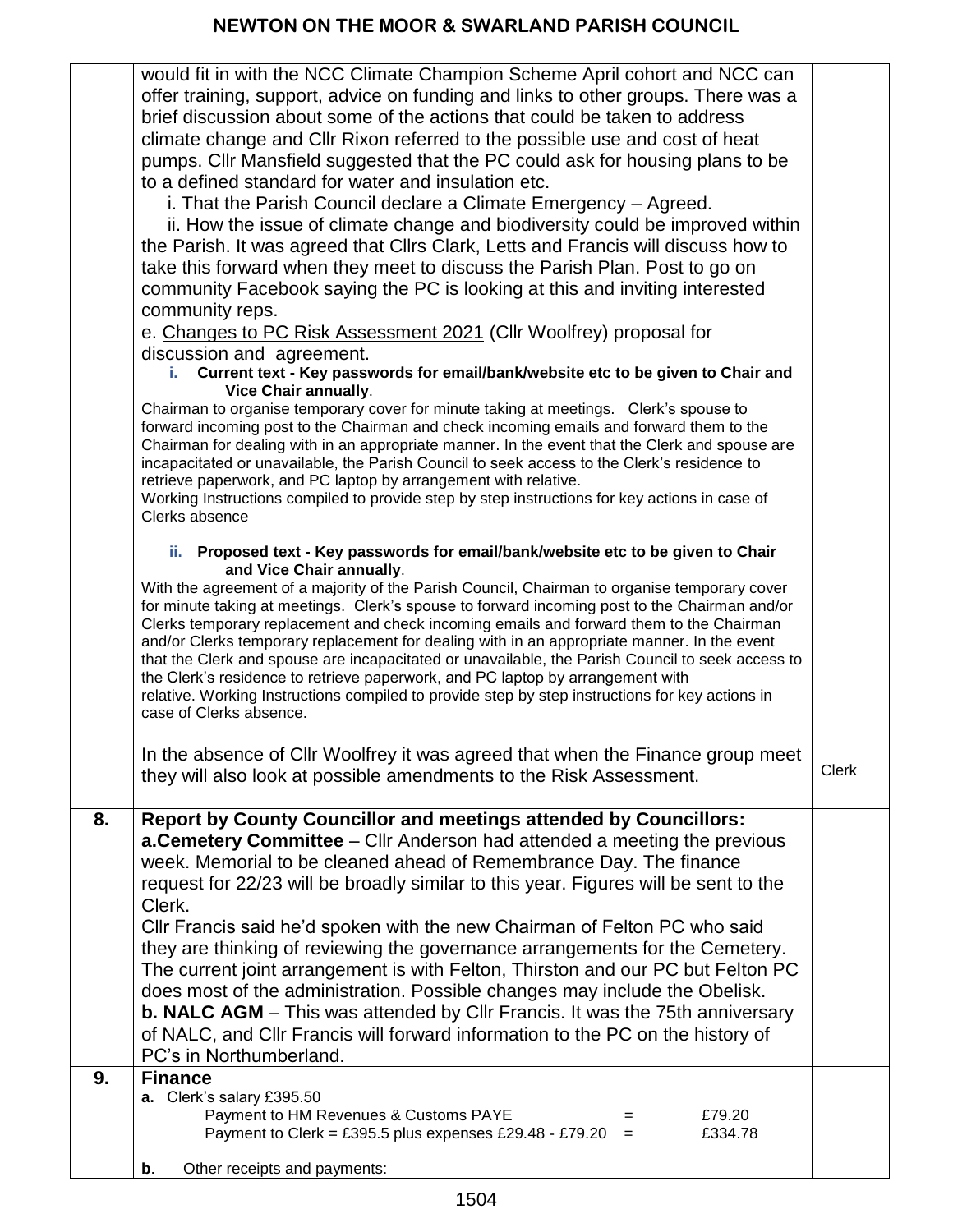## **NEWTON ON THE MOOR & SWARLAND PARISH COUNCIL**

|     | i)Receipts: None.                                                                                                                                                                                                                                                                                                                                                                                                                                                                                                                                                                  |  |
|-----|------------------------------------------------------------------------------------------------------------------------------------------------------------------------------------------------------------------------------------------------------------------------------------------------------------------------------------------------------------------------------------------------------------------------------------------------------------------------------------------------------------------------------------------------------------------------------------|--|
|     | ii) Payments: Request for grant funding from the Great North Air Ambulance.                                                                                                                                                                                                                                                                                                                                                                                                                                                                                                        |  |
|     | c. Account balance as at 20th October 2021: £32,703.97                                                                                                                                                                                                                                                                                                                                                                                                                                                                                                                             |  |
|     | All the above were noted/agreed. A £50 donation was agreed for the GNAA.                                                                                                                                                                                                                                                                                                                                                                                                                                                                                                           |  |
| 10. | <b>Planning</b><br>a. Decisions made by NCC<br>21/02065/CCD Swarland Primary School, Leamington Lane, Swarland, Morpeth,<br>Northumberland NE65 9JP. The PC had no objections but made some suggestions regarding<br>site safety. Application GRANTED 12th October 2021.                                                                                                                                                                                                                                                                                                           |  |
|     | b. Applications pending decision by NCC<br>19/01687/FUL - Change of use of land for the siting of up to 60 static caravans, along with<br>associated infrastructure and hard and soft landscaping. Archaeological report received<br>09.2.2021 and amended site location plan received 26.02.21. Land North West of Springwood,<br>Coast View, Swarland, Northumberland. The PC originally objected to this application for a<br>range of reasons including adverse visual impact, too close to existing buildings, sewerage and<br>drainage capacity issues, and highways safety. |  |
|     | 20/02884/CCMEIA - Land North Of Shiel Dykes U3050 Swarland Junction To Stouphill<br>Junction Swarland, Northumberland. Phased extraction of approximately 5 million tonnes of<br>hard rock and importation of inert material for use in restoration using overburden from site and<br>imported inert materials over 30 year period. This application is not within the Parish but may<br>impact on the area. The Parish Council did not object to the application subject to a range of<br>comments. Cllrs Cutforth and Howard-Row objected to the development.                    |  |
|     | 21/02359/FUL - One, one and a half storey dwelling - Plot 4 to rear of Kenmore Road,<br>Swarland. The Parish Council had no objections to this application.                                                                                                                                                                                                                                                                                                                                                                                                                        |  |
|     | 21/02696/S106A - Hawkshaw, Old Swarland, Swarland, Morpeth Northumberland NE65 9H.<br>The Parish Council objected to this application to lift a s106 agreement condition to ensure the<br>property was kept for local people.                                                                                                                                                                                                                                                                                                                                                      |  |
|     | 21/02986/FUL - Construction of single storey conservatory - Old Stable, Hartlaw, Acklington,<br>Morpeth, Northumberland, NE65 9AR. The Parish Council had no objections to this application.                                                                                                                                                                                                                                                                                                                                                                                       |  |
|     | c. Planning matters for Parish Council to consider<br>21/04028/FUL - Land To North Of Kiln Cottage, Newton-On-The-Moor, Northumberland.<br>Comments invited until 4th November 2021. The Clerk has asked for more information to clarify<br>this application.                                                                                                                                                                                                                                                                                                                      |  |
|     | 21/04103/FUL - Demolish existing rear conservatory and porch and replace with new extension.<br>Replace existing white PVC double glazed windows, fasica boards and rainwater goods with<br>new grey PVC double glazed windows, fasica boards and rainwater goods. Replace existing<br>front porch - footprint, height and width will be like1for-like - colour to be grey to match windows<br>etc.1 Beechcroft Swarland NE65 9HA. Comments invited until 8th November 2021.                                                                                                       |  |
| 11. | <b>Complaints:</b>                                                                                                                                                                                                                                                                                                                                                                                                                                                                                                                                                                 |  |
|     | • Leamington Lane drain and manhole outside Swarland Primary school - blockage                                                                                                                                                                                                                                                                                                                                                                                                                                                                                                     |  |
|     | issues referred to NCC 5.2.2020. Being taken up by NCC/OpenReach.<br>• 'No footpath' sign at entrance of The Springwood knocked down.                                                                                                                                                                                                                                                                                                                                                                                                                                              |  |
|     | • Overhanging branches on C106 from Alnwick Fords to Glantlees turnoff.                                                                                                                                                                                                                                                                                                                                                                                                                                                                                                            |  |
|     | • Pothole in Coast View near Swarland Club.                                                                                                                                                                                                                                                                                                                                                                                                                                                                                                                                        |  |
|     | • Pothole complaints A697 and Longframlington Road (Cllr Mansfield).<br>• Pothole on Longframlington Road (Cllr Francis).                                                                                                                                                                                                                                                                                                                                                                                                                                                          |  |
|     | • Footpath sign opposite Blue House NotM broken off - referred to NCC.                                                                                                                                                                                                                                                                                                                                                                                                                                                                                                             |  |